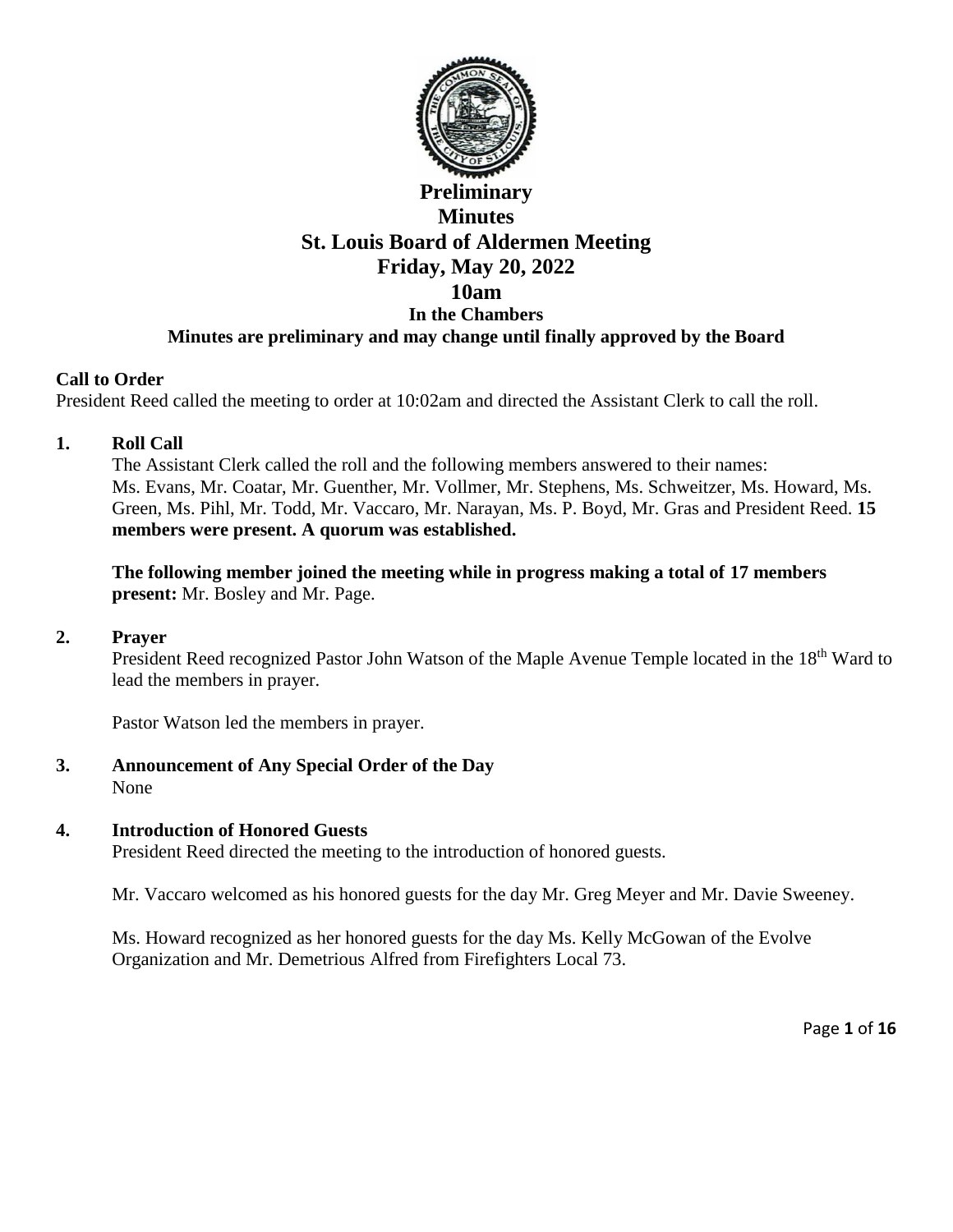Mr. Guenther recognized as his honored guests for the day the  $9<sup>th</sup>$  Ward Democratic Committeewoman Ms. Inez Bordeaux and members of the ACTION Organization who were in the gallery.

Ms. Evans recognized as her honored guests for the day Ms. Kelly McGowan, Kevin Bailey and Mr. Demetrious Alfred.

Mr. Vollmer stated that today is "National Pizza Party Day"; that on this day in 1899 the first speeding ticket was given out in New York City because the driver was going 13 miles an hour which was one mile above the 12 miles and hour speed limit; and that today is singer Cher's Birthday.

## **5. Approval of Minutes**

President Reed recognized Mr. Vollmer on the motion to approve the minutes of the Friday, May 13, 2022 full Board of Aldermen meeting.

Mr. Vollmer moved to approve the minutes of the Friday, May 13, 2022 full Board of Aldermen meeting.

Seconded by Ms. Evans and Ms. Howard.

President Reed called for the vote on the motion to approve the minutes of the Friday, May 13, 2022 full Board meeting.

## **The motion was carried unanimously by voice vote.**

## **6**. **Report of City Officials**

President Reed directed the Assistant Clerk the Report of City Officials.

The Assistant Clerk read the following:

**a) Report of the Clerk of the Board of Aldermen** None

## **b.) Office of the Mayor**

## *DeBaliviere Place Special Business District*

May 6, 2022

Dear Members of the Board:

I have the pleasure to submit the following individuals for appointment and reappointment to the DeBaliviere Place Special Business District.

• The appointment of Ms. Stephanie Brown., a property owner with the district, whose term will expire on December 31, 2025, replacing Kathryn Ruth.

Page **2** of **16**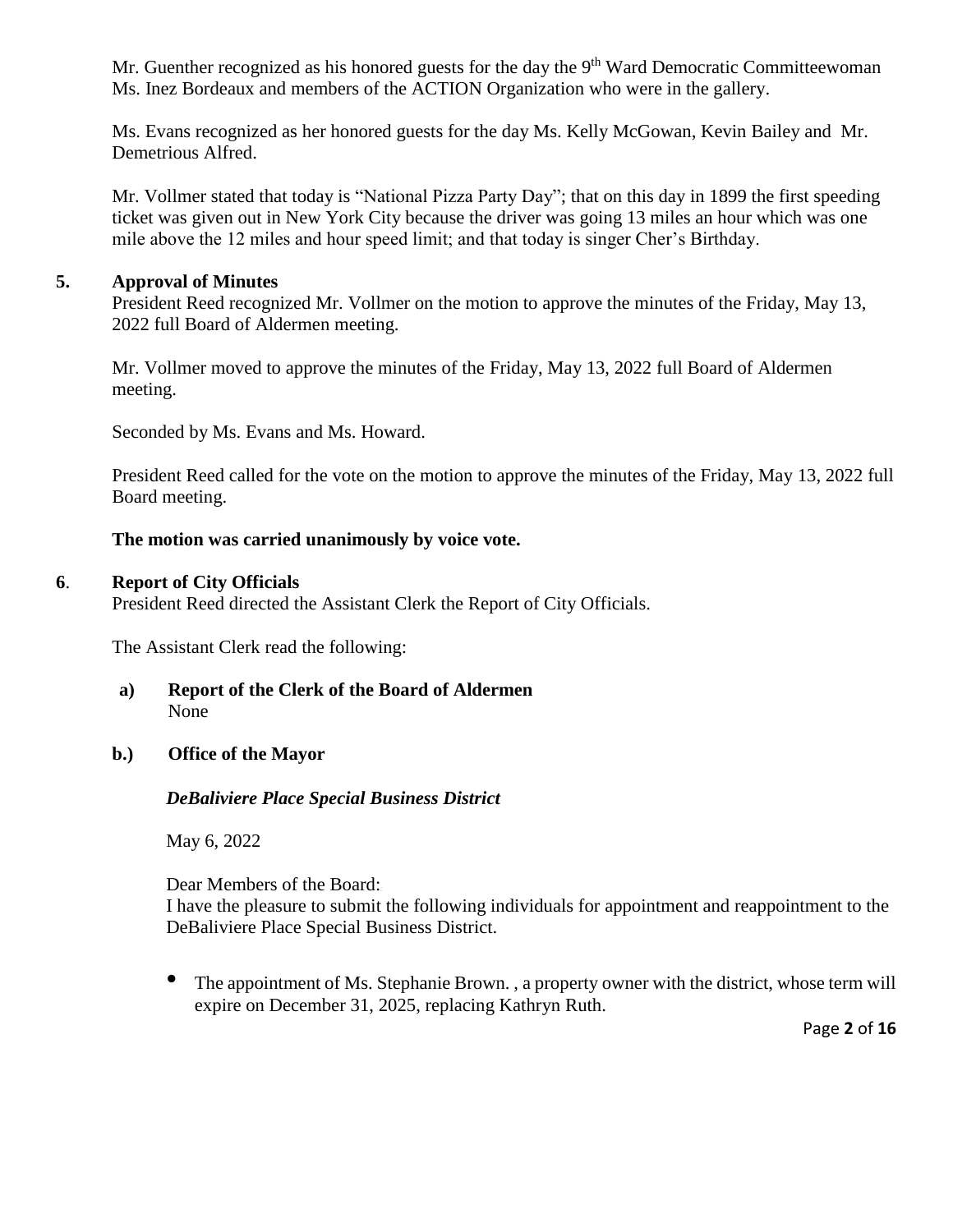• The reappointment of Mr. Charles Wiltsch, a property owner with the district, whose term will expire on December 31, 2025. I respectfully request your approval of the appointments.

## **Sincerely Tishaura O. Jones Mayor, City of St. Louis**

President Reed recognized Mr. Gras on the motion to adopt the Mayor's appointment and reappointment to the DeBaliviere Place Special Business District.

Mr. Gras moved to adopt the Mayor's appointment and reappointment to the DeBaliviere Place Special Business District.

Seconded by Ms. Schweitzer.

President Reed called for the vote on the motion to approve the Mayor's appointment and reappointment to the DeBaliviere Place Special Business District.

#### **The motion was carried unanimously by voice vote.**

#### *Waterman/Lake Special Business District*

May 6, 2022

Dear Members of the Board:

I have the pleasure to submit the following individuals for appointment and reappointment to the Waterman/Lake Special Business District.

The appointment of Ms. Peter Tarby serving as a property within the district, whose term will expire on December 31, 2025, replacing Robert Oksner e The appointment of Loveless, serving as a property, fulfilling the unexpired term of Larry Wilson, whose term expired on December 31, 2022.

The reappointment of Mr. Eric Weber, serving as a property owner, whose term will expire on December 31, 2025.

I respectfully request your approval of the appointment.

**Sincerely Tishaura O. Jones Mayor, City of St. Louis**

Page **3** of **16**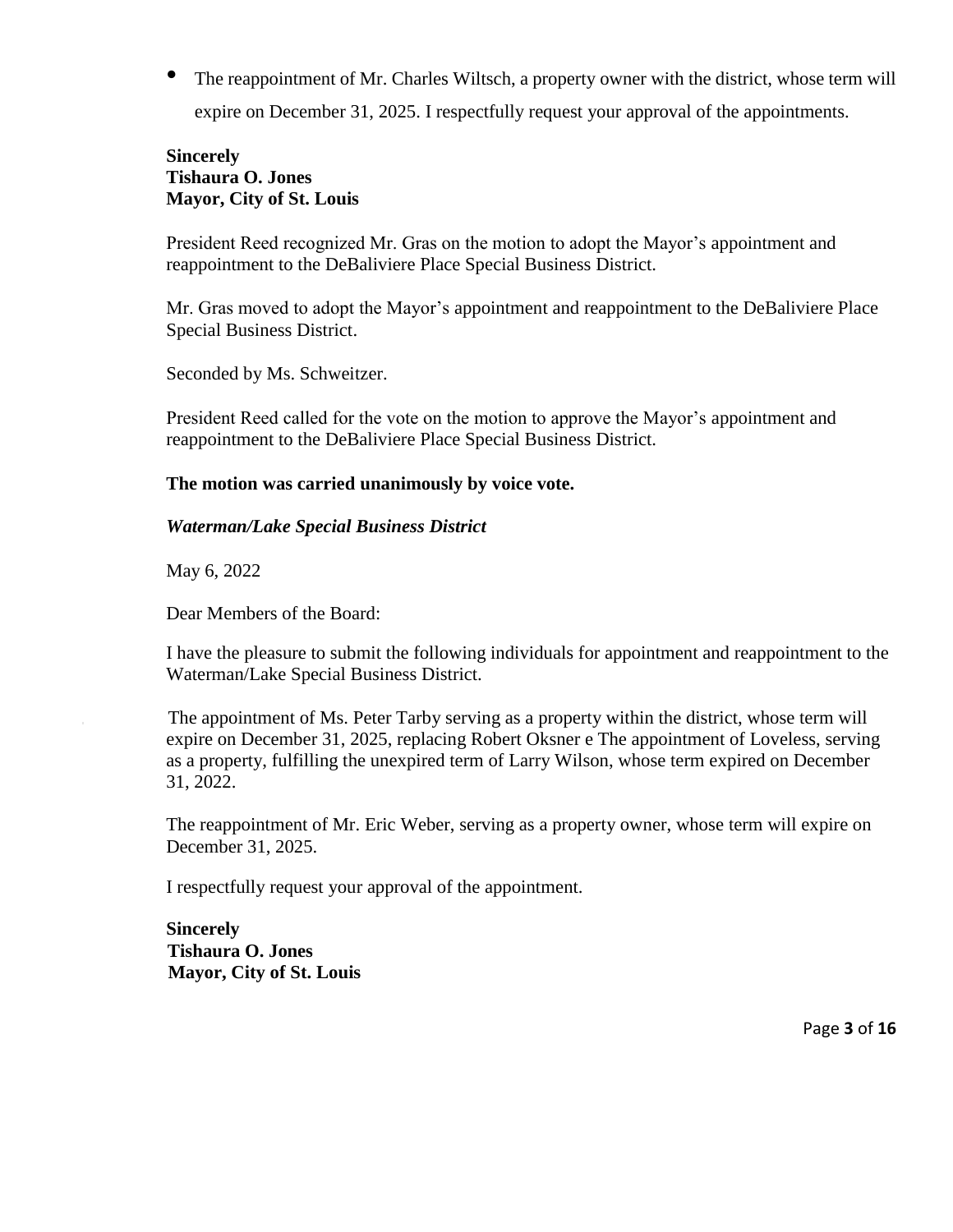President Reed recognized Mr. Coatar on the motion to adopt the Mayor's appointment and reappointment to the Waterman/Lake Special Business District.

Mr. Coatar moved to adopt the Mayor's appointment and reappointment to the Waterman/Lake Special Business District.

Seconded by Mr. Vaccaro.

President Reed called for the vote on the motion to approve the Mayor's appointment and reappointment to the Waterman/Lake Special Business District.

## **The motion was carried unanimously by voice vote.**

- **c.) Office of the President** None
- **7**. **Petitions and Communications** None

#### **8. Board Bills for Perfection, Informal Calendar**

#### **Board Bill Number 14**

## **Introduced by Alderman Thomas Oldenburg**

An ordinance prohibiting tents or similar shelters regardless of the materials in their construction or whether temporary or permanent, within public rights or way or in a manner that would impede the use or maintenance or a public right of way; and containing a definition of "public right of way."

## **President Reed asked if any member wanted to take a Board Bill off of the Perfection Informal Calendar.**

**There were no requests.** 

## **9***.* **Board Bills for Third Reading, Informal Calendar**

#### **Board Bill Number 191**

**Introduced by Alderwoman Pamela Boyd, Alderman Jesse Todd, Alderwoman Anne Schweitzer**  An ordinance recommended by the Board of Estimate and Apportionment appropriating to the Department of Parks, Recreation, and Forestry a portion of funds originally appropriated in **Ordinance Number 71246** to the St. Louis Development Corporation for maintenance of Land Reutilization Authority properties; and containing an emergency clause.

## **President Reed asked if any member wanted to take a Board Bill off of the Third Reading Informal Calendar.**

Page **4** of **16**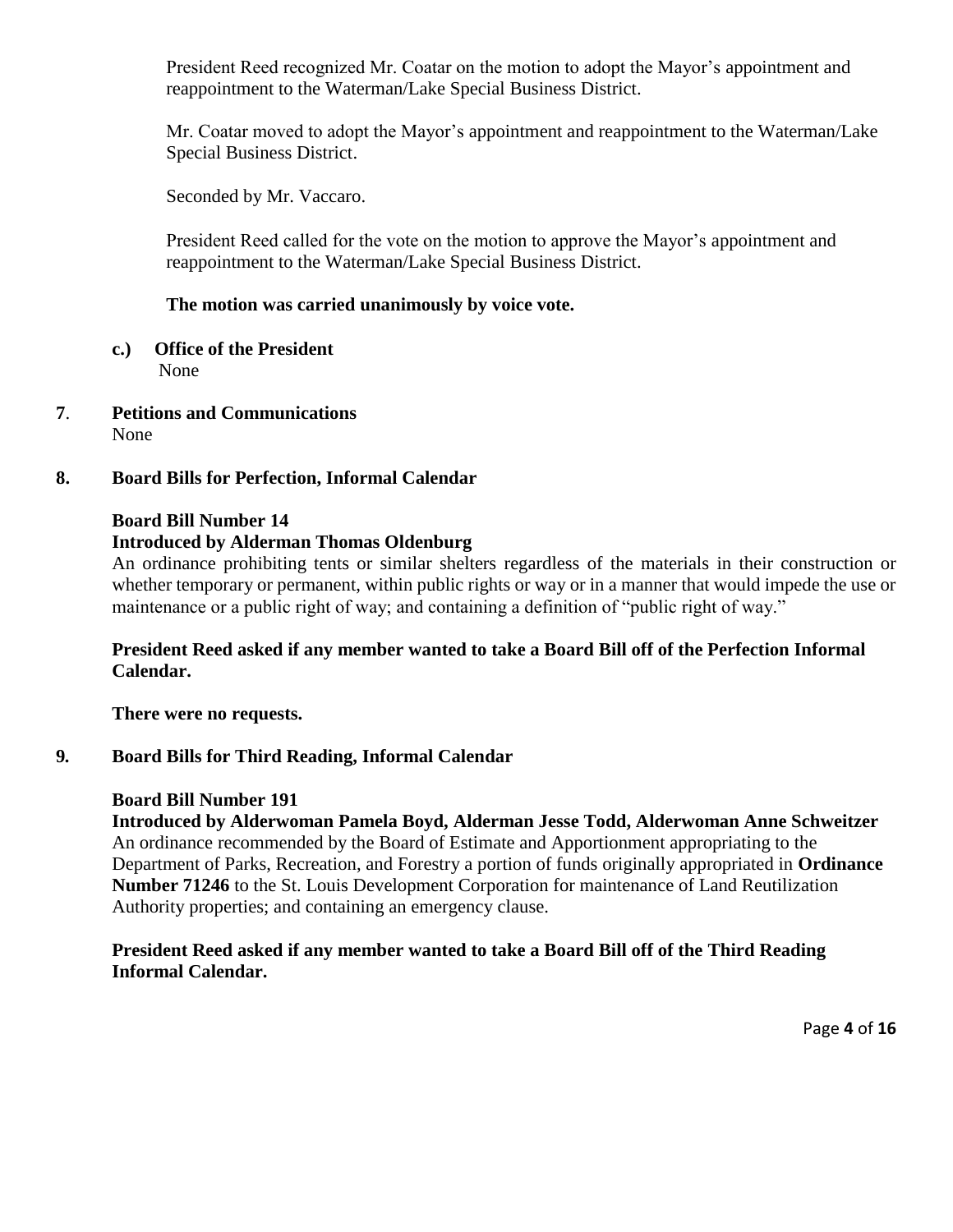### **There were no requests.**

#### **10. Resolutions, Informal Calendar** None

## **11. First Reading of Board Bills**

President Reed directed the Assistant Clerk to the First Reading of Board Bills.

The Assistant Clerk read the following into the record.

# **Board Bill Number 30 Introduced By Alderman Shane Cohn**

An Ordinance recommended and approved by the Airport Commission and the Board of Estimate and Apportionment, providing for the transfer of \$1,000,000.00 that The City of St. Louis (the "City"), the owner of St. Louis Lambert International Airport®, intends to transfer from the "Airport Development Fund" through the "Airport Contingency Fund" into the "Airport Revenue Fund" in order to fund the "Airport's Air Service Incentive Program" for FY 2021 through FY 2024, which total estimated costs may not exceed \$3,400,000.00; providing for supplemental transfers; containing a severability clause; and containing an emergency clause.

## **Board Bill Number 31**

## **Introduced by Alderwoman Lisa Middlebrook**

An Ordinance recommended by the Planning Commission on May 11, 2022, to change the zoning of property as indicated on the District Map, from the "K" Unrestricted District to the "J" Industrial District, in City Block 3444 (601-05 Athlone Avenue), so as to include the described parcel of land in City Block 3444; and containing an emergency clause.

#### **Board Bill Number 32**

#### **Introduced By Alderwoman Shameem Clark-Hubbard**

Pursuant to **Ordinance Number 70333** as amended by **Ordinance Number 71394**, an ordinance directing the Director of Streets to install speed humps to calm the flow of traffic on the 5800 block of Clemens Ave between the intersections of Clemens Ave and Goodfellow Blvd and Clemens Ave and Hamilton Ave, and on the 5500 block of Cates Ave between the intersections of Cates Ave and Belt Ave and Cates Ave and Clara Ave.

#### **Board Bill Number 33**

#### **Introduced By Alderwoman Anne Schweitzer**

Pursuant to **Ordinance Number 70333** as amended by **Ordinance Number 71394**, an ordinance directing the Director of Streets to install speed humps to calm the flow of traffic on the: 4000 block of Eichelberger Street.

## **12***.* **Reference to Committee of Board Bills**

President Reed directed the Assistant Clerk to read Reference to Committee.

Page **5** of **16**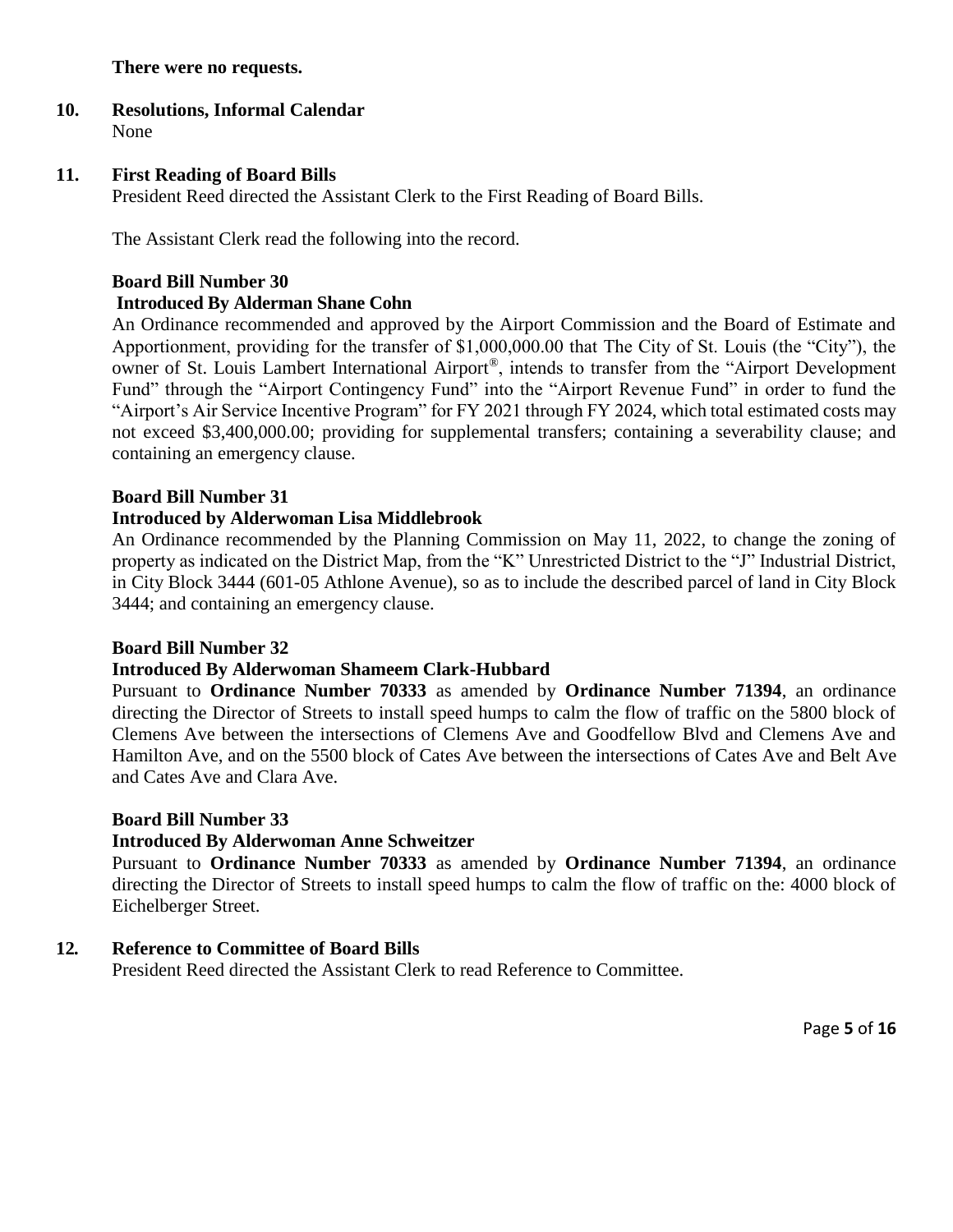The Assistant Clerk read the following Reference to Committee.

Convention and Tourism: None

Education and Youth Matters None

Engrossment, Rules and Resolutions: None

Health and Human Services: None

Housing, Urban Development and Zoning: **Board Bill Number 31.** 

Intergovernmental Affairs: None

Legislation: None

Neighborhood Development: None

Parks and Environmental Matters: None

Personnel and Administration: None

Public Employees: None

Public Safety: None

Public Utilities: None

Streets, Traffic and Refuse: **Bord Bill Numbers 32 and 33.**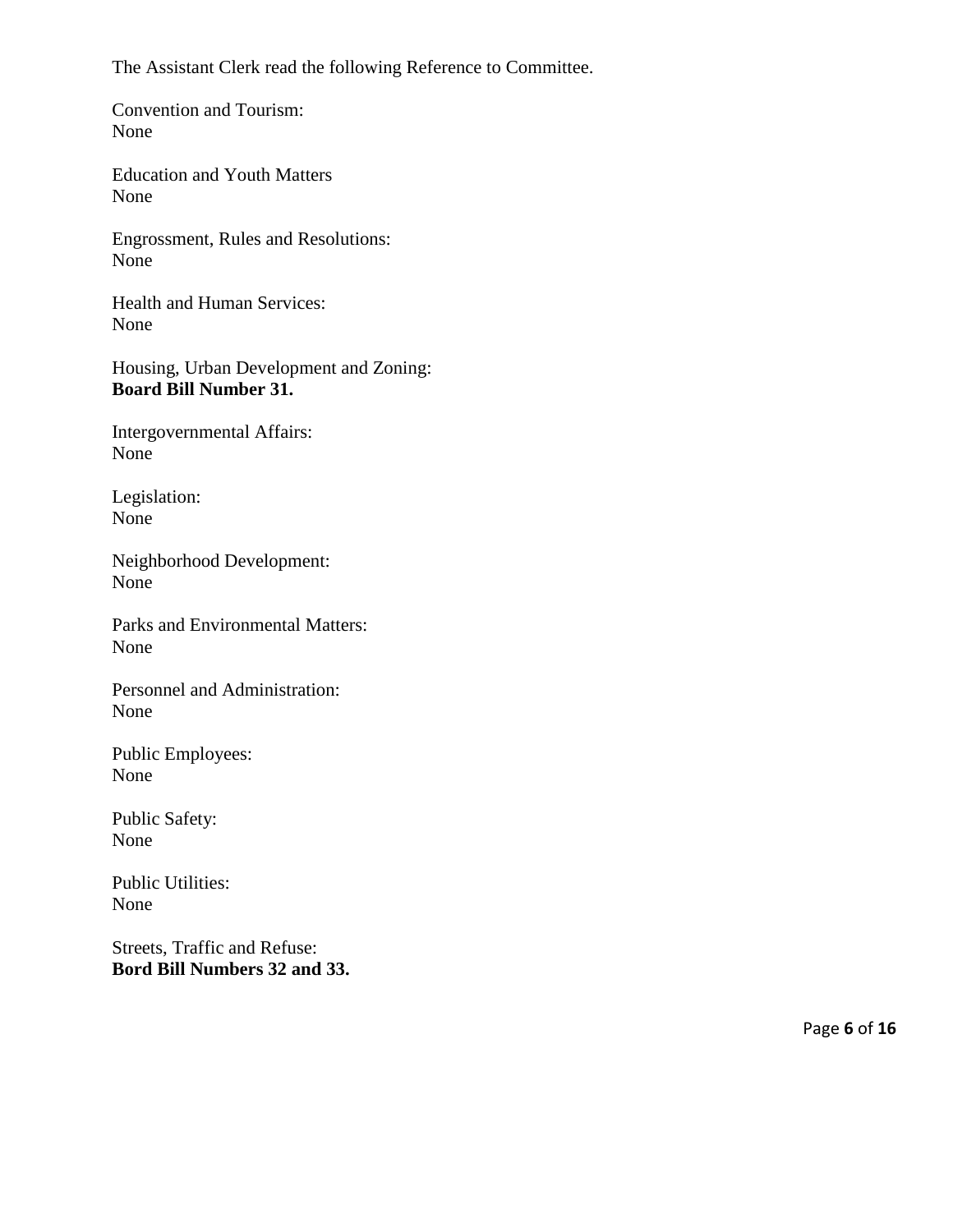Transportation and Commerce: **Board Bill Number 30.** 

Ways and Means: None

- **13. Second Reading and Report of Standing Committees** None
- **14. Report of Special Committees** None

## **15. Perfection Consent Calendar**

President Reed recognized Ms. Schweitzer on her motion for Board Bill Number10.

Ms. Schweitzer, having voted on the prevailing side, moved to reconsider the Perfection vote on Board Bill Number 10 and send it back to the Perfection Calendar.

Second by Mr. Coatar.

President Reed directed the Assistant Clerk to call the roll on the motion to reconsider the Perfection vote on Board Bill Number 10 and send it back to the Perfection Calendar.

The Assistant Clerk called the roll and the following votes were recorded.

The following voted Aye:

Mr. Bosley, Ms. Evans, Mr. Page, Mr. Coatar, Mr. Guenther, Mr. Vollmer, Mr. Stephens, Ms. Schweitzer, Ms. Howard, Ms. Green, Ms. Pihl, Mr. Todd, Mr. Vaccaro, Mr. Narayan, Ms. P. Boyd, Mr. Gras and President Reed. **A total of 17 Aye votes were cast.** 

The following voted No: None

The following voted Present: None

The following Abstained: None

The following recused themselves: None

The following were present but did not vote: None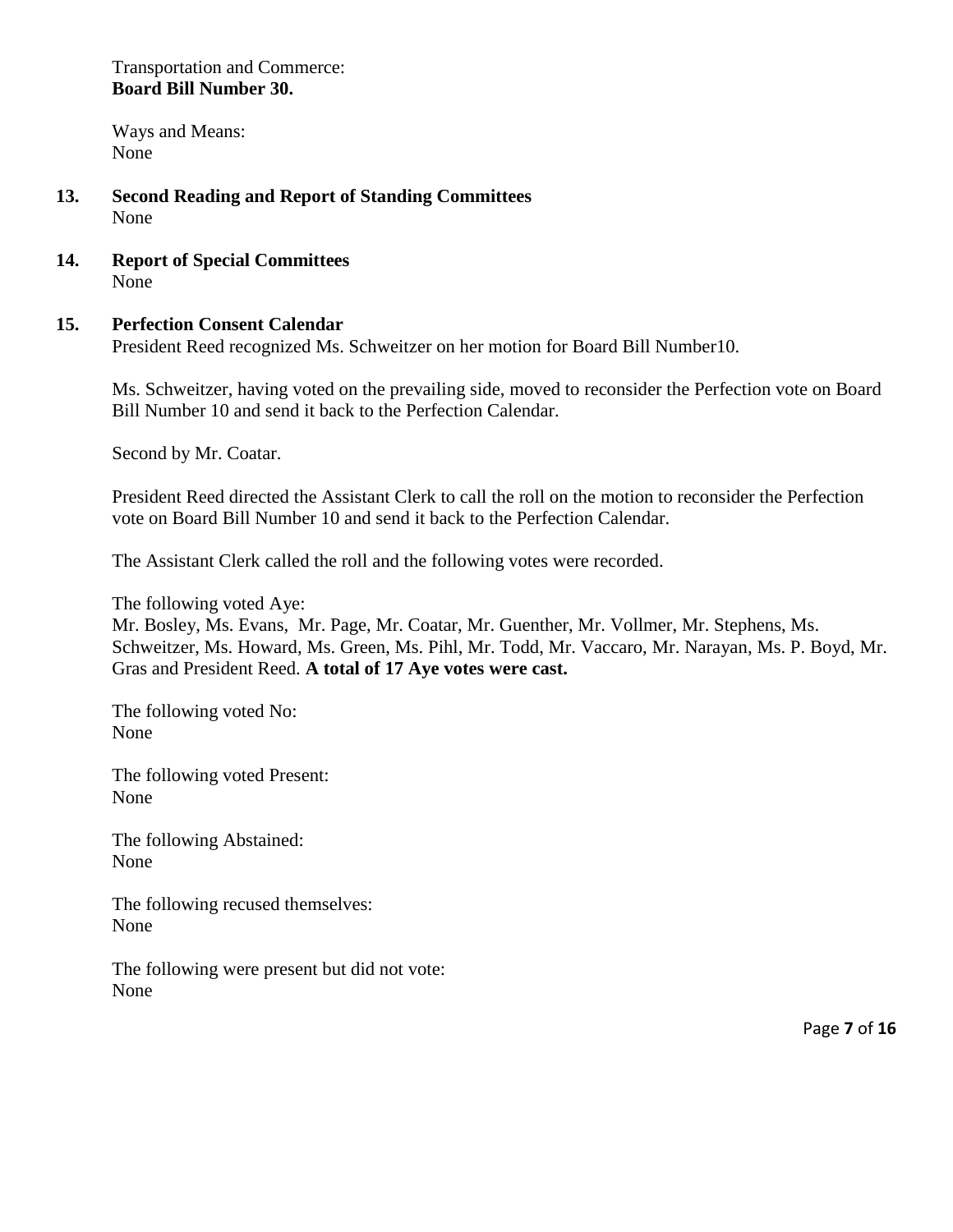## **A total of 17 votes were cast. The motion carried.**

President Reed directed the Assistant Clerk to place Board Bill Number 10 at the end of the Perfection Calendar.

### **The Assistant Clerk acknowledged.**

#### **16. Board Bills for Perfection**

President Reed directed the Assistant Clerk to the Perfection Calendar.

The Assistant Clerk read the following Board Bill which was moved from the Third Reading Consent Calendar to the Perfection Calendar.

#### **Board Bill Number 10**

#### **Introduced by Alderwoman Anne Schweitzer**

An ordinance establishing the Holly Hills Special Business District pursuant to Sections 71.790 through 71.808 of the Revised Statutes of Missouri, and setting its boundaries, tax rate, initial rate of levy subject to the approval of the qualified voters and uses to which tax revenue may be put; creating a board of commissioners; and containing severability, effectiveness, and emergency clauses.

President Reed recognized Ms. Schweitzer on the motion to Perfect Board Bill Number 10.

Ms. Schweitzer moved to Perfect Board Bill Number 10.

Seconded by Ms. P. Boyd and Ms. Evans.

Ms. Schweitzer moved to adopt Amendment Number 1 to Board Bill Number 10.

Seconded by Ms. Evans.

#### **Amendment Number 1 To Board Bill Number 10**

## **To amend said Board Bill, Page 4, Line 7, to Page 4, Line 18, as follows: Beginning on Page 4, Line 7, strike out the words:**

- 1. One (1) member shall be a resident and renter of real property within the District at the time of their appointment and for the duration of their term on the Board of Commissioners; and
- 2. One (1) member shall be a business owner within the Holly Hills Neighborhood of the District, or their representative, at the time of their appointment and for the duration of their term on the Board of Commissioners; and
- 3. One (1) member shall be a resident and renter or owner of real property within the Holly Hills Neighborhood of the District at the time of their appointment and for the duration of their term on the Board of Commissioners."

Page **8** of **16**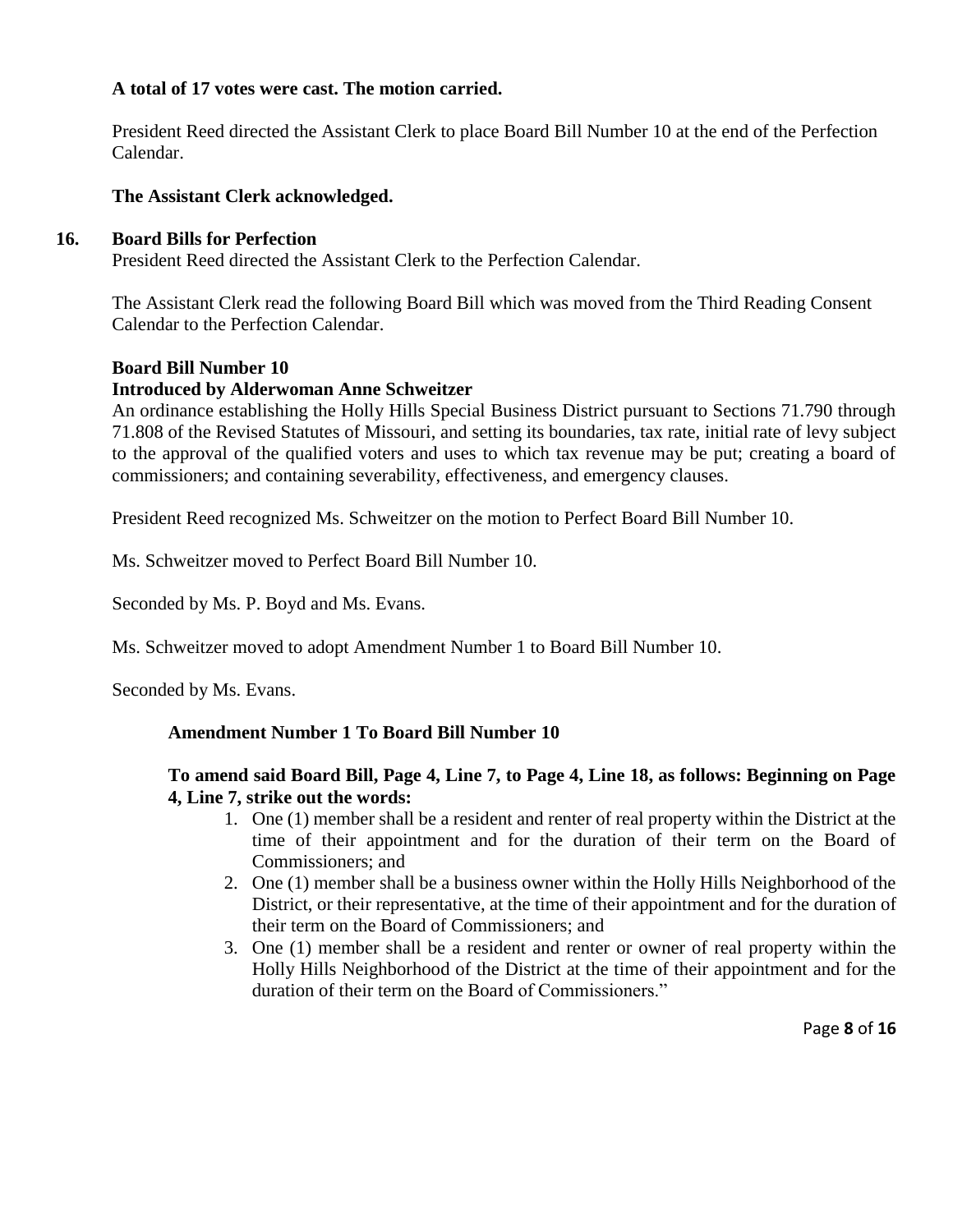## **and insert in lieu thereof, beginning on Page 4, Line 6, following the words and figures,**

"the Board of Aldermen of whom:" the following, to be and read in the words and figures as follows: "**five members shall be owners of real property within the District or their representatives; and two members shall be renters of real property in the District or their representatives.**"

Ms. Schweitzer spoke on Amendment Number 1 to Board Bill Number 10. Other members speaking on the Amendment Number 1 to Board Bill Number 10 included Mr. Coatar.

President Reed called for the vote on the motion to adopt Amendment Number 1 to Board Bill Number 10.

Mr. Coatar requested Previous Roll. There was no objection. (the Previous Roll was the vote to reconsider the vote for the Perfection of Board Bill Number 10)

Having no objection the Assistant Clerk recorded the following votes:

The following voted Aye:

Mr. Bosley, Ms. Evans, Mr. Page, Mr. Coatar, Mr. Guenther, Mr. Vollmer, Mr. Stephens, Ms. Schweitzer, Ms. Howard, Ms. Green, Ms. Pihl, Mr. Todd, Mr. Vaccaro, Mr. Narayan, Ms. P. Boyd, Mr. Gras and President Reed. **A total of 17 Aye votes were cast.** 

The following voted No: None

The following voted Present: None

The following Abstained: None

The following recused themselves: None

The following were present but did not vote: None

### **A total of 17 votes were cast. The motion carried.**

Ms. Schweitzer moved to Perfect Board Bill Number 10 As Amended.

Seconded by Ms. Evans.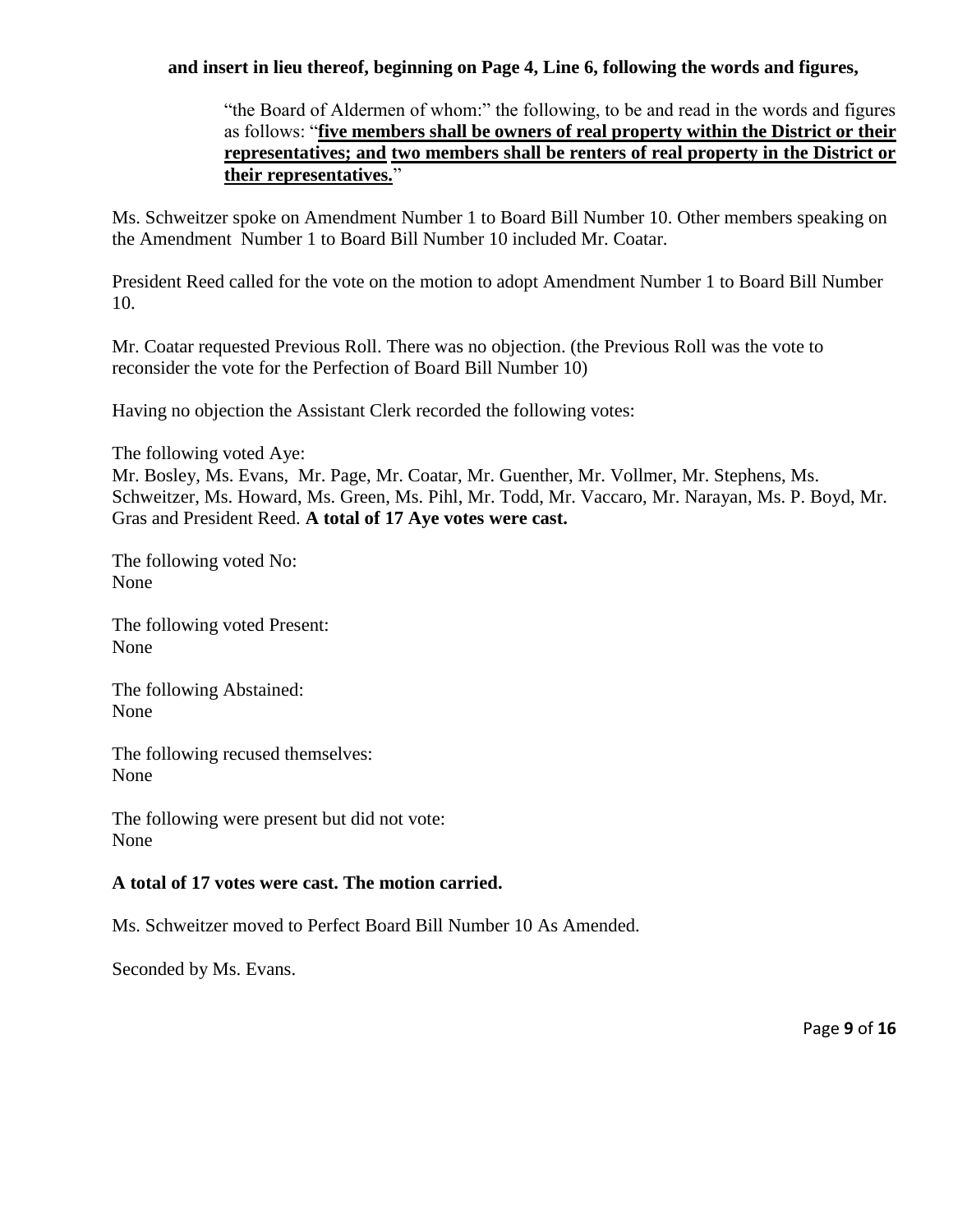President Reed called for the vote on the motion to Perfect Board Bill Number 10 As Amended.

## **The motion was carried unanimously by voice vote.**

## **17. Third Reading Consent Calendar**

President Reed directed the Assistant Clerk to the Third Reading Consent Calendar.

The Assistant Clerk read the following:

### **Board Bill Number 5**

## **Introduced by Alderwoman Pamela Boyd**

An ordinance repealing **Ordinance 69864**, and prohibiting the issuance of any package or drink liquor licenses for any currently non-licensed premises within the boundaries of the Twenty-Seventy Ward Liquor Control District, as established herein, for a period of three years from the effective date hereof; containing exceptions allowing, during the moratorium period, for the transfer of existing licenses, under certain circumstances, the issuance of a license to persons operating a restaurant at a previously nonlicensed premises, and the issuance of a license to a  $501(c)(3)$  tax-exempt organization at a previously non-licensed premises; and containing an emergency clause.

## *(Board Bill Number 10 was reconsidered and moved to the Perfection Calendar and was not read as a part of the Third Reading Consent Calendar)*

## **Board Bill Number 10**

#### **Introduced by Alderwoman Anne Schweitzer**

An ordinance establishing the Holly Hills Special Business District pursuant to Sections 71.790 through 71.808 of the Revised Statutes of Missouri, and setting its boundaries, tax rate, initial rate of levy subject to the approval of the qualified voters and uses to which tax revenue may be put; creating a board of commissioners; and containing severability, effectiveness, and emergency clauses.

Resident Reed recognized Mr. Vollmer on the motion to adopt the Third Reading Consent Calendar which only included Board Bill Number 5.

Mr. Vollmer moved to adopt the Third Reading Consent Calendar that only included Board Bill Number 5.

Seconded by Ms. Evans and Ms. P. Boyd.

President Reed directed the Assistant Clerk to call the roll on the motion to adopt the Third Reading Consent Calendar.

The Assistant Clerk called the roll and the following votes were recorded.

Page **10** of **16**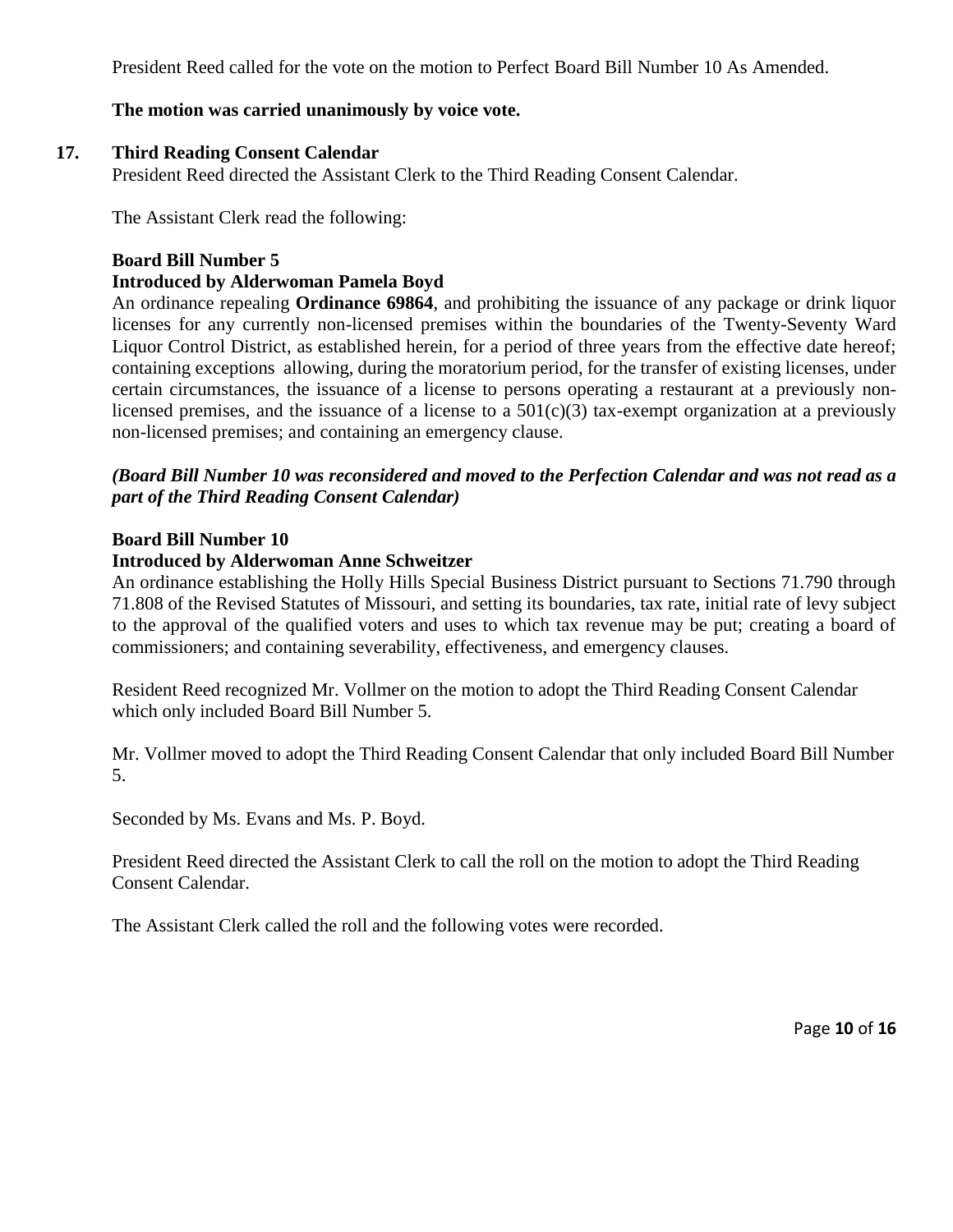The following voted Aye: Mr. Bosley, Ms. Evans, Mr. Page, Mr. Coatar, Mr. Guenther, Mr. Vollmer, Mr. Stephens, Ms. Schweitzer, Ms. Howard, Ms. Green, Ms. Pihl, Mr. Todd, Mr. Vaccaro, Mr. Narayan, Ms. P. Boyd, Mr. Gras and President Reed. **A total of 17 Aye votes were cast.** 

The following voted No: None

The following voted Present: None

The following Abstained: None

The following recused themselves: None

The following were present but did not vote: None

#### **A total of 17 votes were cast. The motion carried.**

#### **18. Third Reading /Report of Engrossment and Final Passage**

President Reed directed the Assistant Clerk to the Third Reading / Report of Engrossment and Final Passage Calendar.

The Assistant Clerk read the following:

#### **Report of Engrossment**

#### **Board of Aldermen Committee Report May 20, 2022**

#### **To the President of the Board of Aldermen:**

The Engrossment, Rules, Resolutions and Credentials Committee, to which the following Board Bill was referred: Board Bill Number 5, reports that it has considered the same and that it is truly engrossed.

#### **Board Bill Number 5**

#### **Introduced by Alderwoman Pamela Boyd**

An ordinance repealing **Ordinance 69864**, and prohibiting the issuance of any package or drink liquor licenses for any currently non-licensed premises within the boundaries of the Twenty-Seventy Ward Liquor Control District, as established herein, for a period of three years from the effective date hereof; containing exceptions allowing, during the moratorium period, for the transfer of existing licenses, under certain circumstances, the issuance of a license to persons operating a restaurant at a previously non-

Page **11** of **16**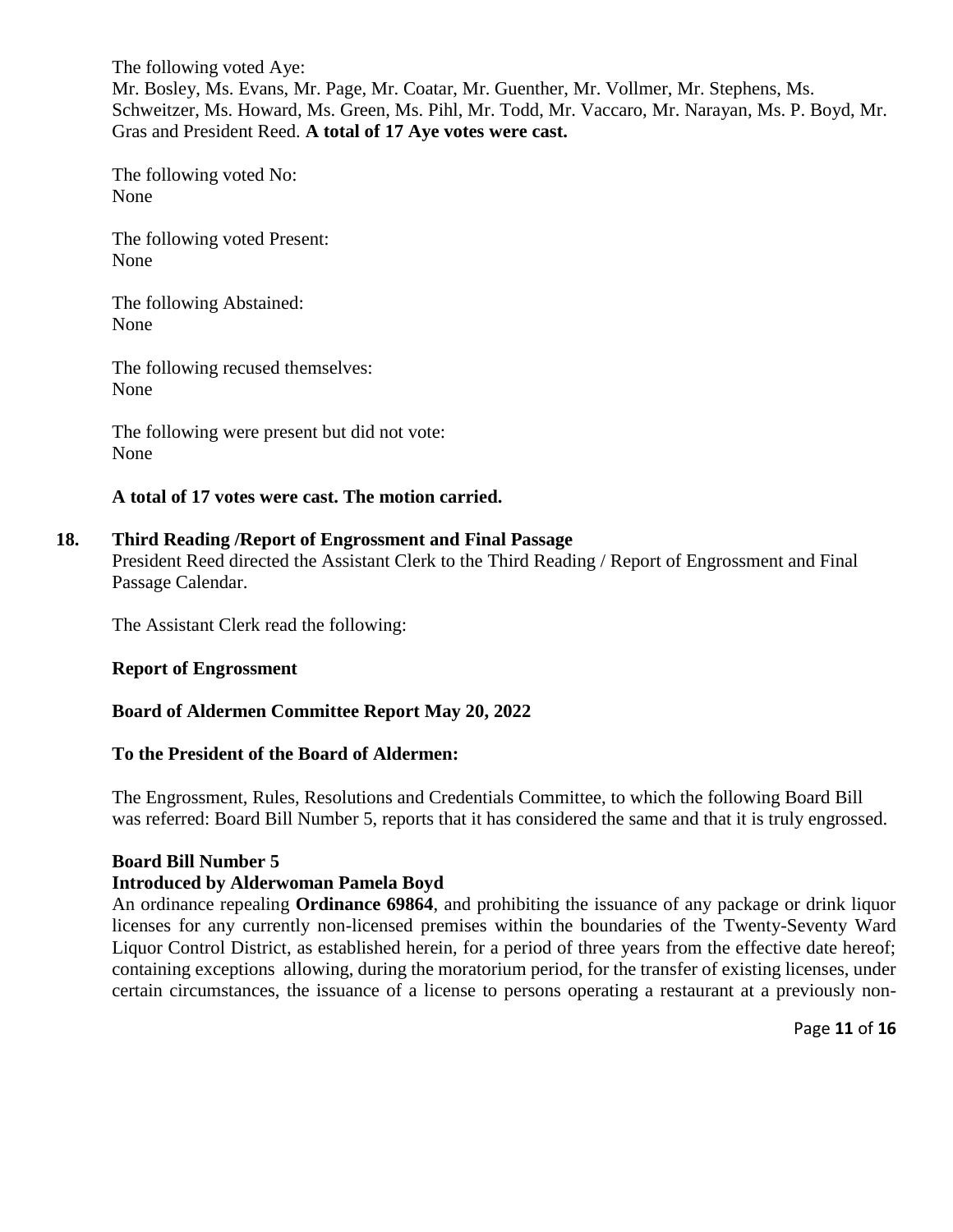licensed premises, and the issuance of a license to a  $501(c)(3)$  tax-exempt organization at a previously non-licensed premises; and containing an emergency clause.

**Alderman John Coatar Chair of the Committee** 

**President Signs Board Bills Without objection, and in open session, President Reed signed all Third Read and Finally Passed Board Bills to the end that they might become law.** 

**19. Courtesy Resolutions Consent Calendar**  President Reed directed the Assistant Clerk to the Courtesy Resolutions Calendar.

The Assistant Clerk read the following:

## **RESOLUTION NUMBER 29 HONORING THE PEACE OFFICER STANDARDS AND TRAINING PROGRAM (POST) 2022 GRADUATES**

**WHEREAS,** the Peace Officer Standards and Training Program (POST) is a regulatory program with responsibility for licensing peace officers, ensuring compliance with peace officer continuing education requirements, and conducting investigations for disciplining the licenses of peace officers as specified by Chapter 590, RSMo.; and

**WHEREAS,** the POST Program also licenses law enforcement basic training centers, basic training instructors, approves law enforcement training curricula, and provides staff support for the Peace Officer Standards and Training (POST) Commission; and

**WHEREAS,** the Sheriff's Department of the City of St. Louis is dedicated to providing various services to the Circuit Court of St. Louis as enumerated in the State Constitution. These services include, but are not limited to, service of court documents, execution of warrants, execution of Sheriff's sales, collection of fines and fees, transportation of prisoners, and the provision of courthouse security. They perform their duties with professionalism, honesty, integrity, and courage; and

**WHEREAS,** under the leadership of Sheriff Vernon Betts, the Sheriff's Department, since its creation in 1876, is graduating POST certified Deputy Sheriffs; and

**WHEREAS,** this historic achievement for the City of Saint Louis in delivering high quality public safety service includes the following graduates: Sheriff Vernon Betts; Lt. Timothy G. Haill; Lt. Anthony B. Evans; Lt. Michael T. Gamache; Lt. Scott A. Horan; Lt. James W. Borisc, Jr.;Sgt. Kevin G. Meyer; Sgt. Donald Hawkins, Jr.; Sgt. Whitney R. Windom; Sgt. Alexandra M. Koening; Gregory J. Christian; James A. Bond Jr; Brandon J. Helm; Stephen D. Berra; Alex R. Vehlewald; David T. Quigley; Wayne C. Honer; Ronald B. Jones Jr.; Dennis L. Boyd; Jeremy D. Ervin; Norbert Thompson; Kim L. Griffin; Curtis R. Mayer and Robert T. Payne.

Page **12** of **16**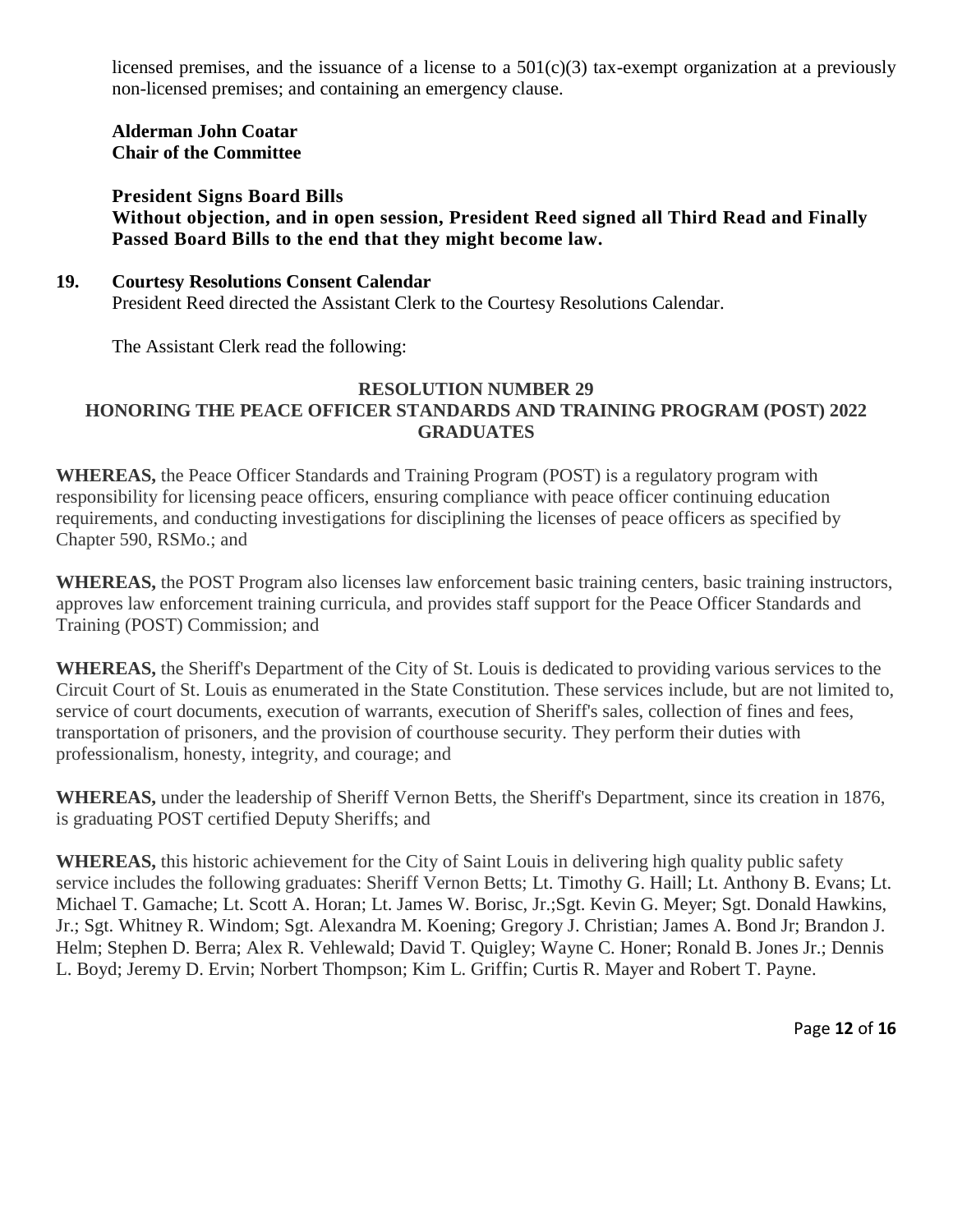**NOW THEREFORE BE IT RESOLVED,** by the Board of Aldermen of the City of Saint Louis that we pause in our deliberations to recognize this achievement of all the members of the POST 2022 Graduating Class. We direct the Clerk of this Board to spread a copy of this Resolution across the minutes of these proceedings and direct the clerk to prepare a commemorative copy to the end that it may be presented to our honoree at a time and place deemed appropriate by the Sponsor.

## **Introduced this 20th day of May, 2022 by: The Honorable Lewis Reed, President Board of Aldermen**

## **RESOLUTION NUMBER 30 HONORING JESSE CALVIN SWANIGAN**

**WHEREAS**, we pause today in our deliberations to recognize Jesse Calvin Swanigan who was unanimously voted to be bestowed the title of Treasurer Emeritus by the "100 Black Men of America" Board of Directors; and

**WHEREAS**, Jesse is a charter member of the St. Louis Black Accountants Association and served as Adjunct Senior Lecturer of Finance at the University of Missouri-St. Louis; for thirty-four years, Jesse worked at Boeing Aerospace as Corporate Auditor and Quality Control Manager; and

**WHEREAS**, Jesse Swanigan is the Co-Founder of 100 Black Men of America and 100 Black Men of Metropolitan St. Louis, a men's civic organization and service club whose goal is to educate and empower African-American children and teens; and

**WHEREAS**, Jesse has served as Past-Treasurer for both 100 Black Men of America and 100 Black Men of St. Louis; as former Past-President of 100 Black Men of America, he was dedicated to improving the quality of life within black communities by enhancing educational and economic opportunities for all African Americans; and

**WHEREAS**, Jesse is a fine example of "real men giving real time". He has served as Board Chair for Monsanto YMCA Board of Directors, he's a founding member of Cultural Leadership St. Louis, Treasurer, Past-President and Annual Conference Chairman for the Black Presbyterian Caucus, in addition to receiving numerous awards from national and local organizations, including the St. Louis Argus Newspaper, St. Louis Optimist Club, Anheuser-Busch In-Bev, United Negro College Fund and The National Black MBA Association.

**NOW THEREFORE BE IT RESOLVED** by the Board of Aldermen of the City of St. Louis that we pause in our deliberations to recognize Jesse Calvin Swanigan for his years of service to 100 Black Men of America and we thank him for his many contributions to 100 Black Men of St. Louis. We further direct the Clerk of this Board to spread a copy of this Resolution across the minutes of these proceedings and to prepare a memorial copy to the end that it may be presented at a time and place deemed appropriate by the Sponsor.

**Introduced this 20th day of May, 2022 by: The Honorable Lisa Middlebrook, Alderman 2 nd Ward The Honorable Lewis E. Reed, President St. Louis City Board of Aldermen**

Page **13** of **16**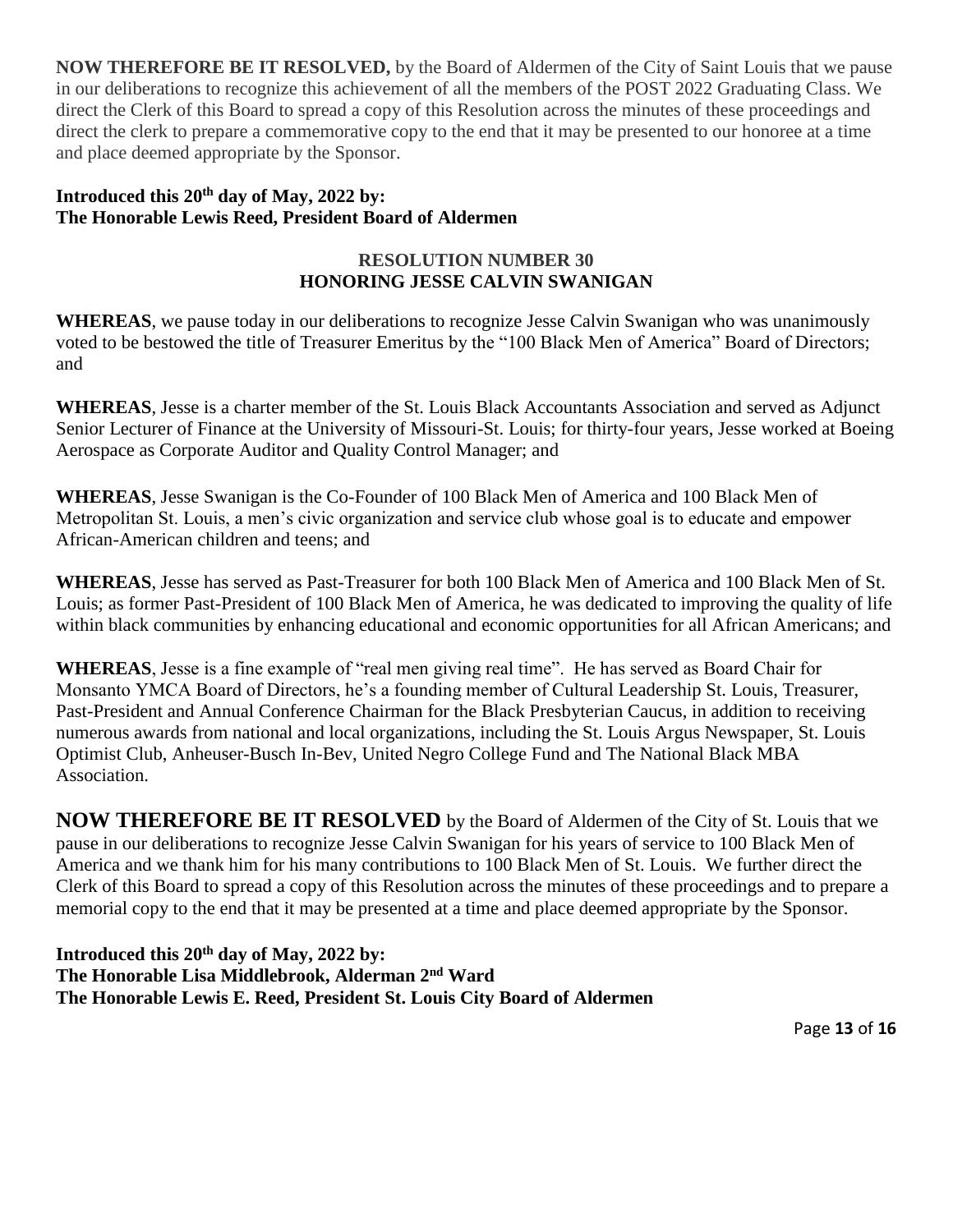## **The Honorable Brandon Bosley, Alderman 3 rd Ward The Honorable Marlene Davis, Alderman 19th Ward The Honorable Shameem Clark-Hubbard, 26th Ward**

## **Adopted this 20th day of May, 2022 as attested by**

President Reed recognized Mr. Vollmer on the motion to adopt the Courtesy Resolutions Calendar.

Mr. Vollmer moved to adopt the Courtesy Resolutions Calendar.

Seconded by Mr. Coatar and Mr. Bosley.

President Reed called for the vote on the motion to adopt the Courtesy Resolutions Calendar.

#### **The motion was carried unanimously by voice vote.**

### **20. First Reading of Resolutions**

President Reed directed the Assistant Clerk to the First Reading of Resolutions Calendar.

The Assistant Clerk read the following:

## **RESOLUTON NUMBER 28 BEVO COMMUNITY IMPROVEMENT DISTRICT PROPOSED ANNUAL BUDGET**

**WHEREAS**, the Bevo Community Improvement District is a community improvement district of the State of Missouri formed pursuant to Sections 67.1401 to 67.1571 of the Revised Statues of Missouri, known as the CID Act, and City of St. Louis Ordinance Number 70353; and

**WHEREAS**, pursuant to subsection 67.1471.2 of the CID Act the Bevo Community Improvement District is required to submit a copy of its proposed annual budget to the Board of Aldermen for the Board's review and comment; and

**WHEREAS**, in furtherance of the requirements of subsection 67.1471.2 of the CID Act a copy of the Bevo Community Improvement District's proposed Annual Budget for Fiscal Year 2022-2023 is attached to this resolution.

**NOW, THEREFORE, BE IT RESOLVED** by the Board of Aldermen, that the Board hereby acknowledges receipt of the Bevo Community Improvement District's Proposed Annual Budget for Fiscal Year 2022-2023.

## **Introduced this 20th day of May 2022 by: The Honorable Carol Howard, Alderwoman 14th Ward**

President Read recognized Ms. Howard on the motion to adopt Resolution Number 28.

Page **14** of **16**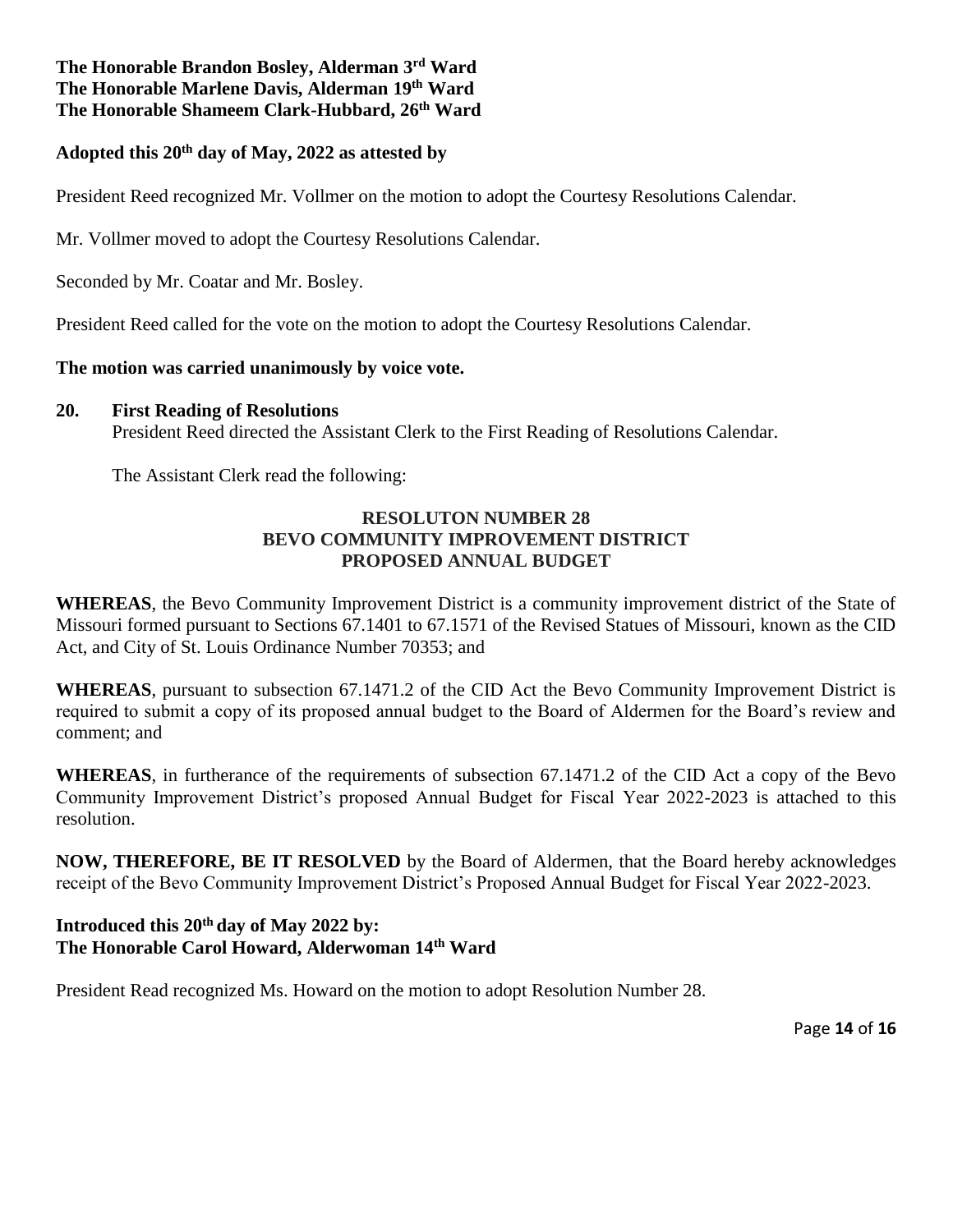Ms. Howard requested Unanimous Consent.

President Reed asked if there was any objection to Unanimous Consent. There was none.

Ms. Howard moved to adopt Resolution Number 28.

Seconded by Mr. Vollmer.

President Reed called for the vote on the motion to adopt Resolution Number 28.

**The motion was carried unanimously by voice vote.** 

- **21. Second Reading of Resolutions, Committee Reports and Adoptions** None
- **22. Miscellaneous and Unfinished Business**  None
- **23. Announcements**  Mr. Vollmer directed the Assistant Clerk to Announcements.

The Assistant Clerk read the following:

*MONDAY, MAY 23, 2022 WAYS & MEANS – 9:00 A.M. – WEBINAR* 

*TUESDAY, MAY 24, 2022 WAYS & MEANS – 9:00 A.M. – WEBINAR*

*WEDNESDAY, MAY 25, 2022 WAYS & MEANS – 9:00 A.M. – WEBINAR* 

*EDUCATION AND YOUTH MATERS – 1:00 P.M. -WEBNIAR* 

*THURSDAY, MAY 26, 2022 FULL BOARD MEETING – 10:00 A.M. - CHAMBERS*

*FRIDAY, MAY 27, 2022 NO MEETINGS*

#### **24. Excused Aldermen**

President Reed recognized Mr. Vollmer on motion to excuse.

Page **15** of **16**